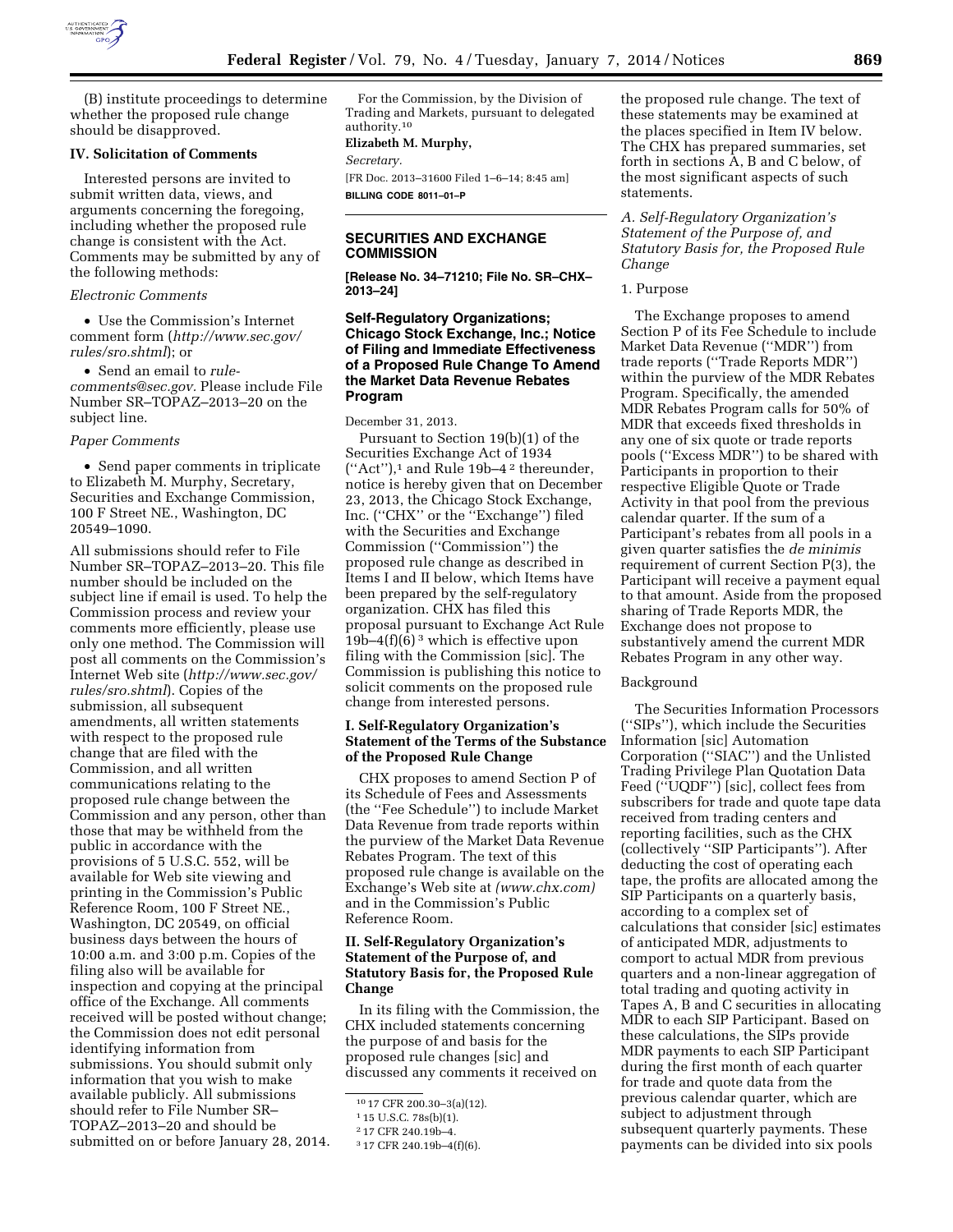(*i.e.,* quoting and trading activity in Tape A, B and C securities).

# Current MDR Rebates Program

On September 27, 2013, the Exchange adopted Section P of the Fee Schedule to implement an MDR Rebates Program to share MDR from quotes (''Quotes MDR'') only, which became operative on October 1, 2013.4 Specifically,

current Section P(1) provides that assuming that the requirements of Section P are met, a Participant will receive a quarterly MDR Rebate attributable to the Participant's quoting of displayed orders in Tapes A, B and C securities, collectively referred to as ''eligible quote activity,'' from the previous calendar quarter. Furthermore, Section P(2) provides that MDR will be

calculated separately for eligible quote activity in Tape A, B and C securities, for a total of three pools. Specifically, if the MDR received by the Exchange in any given pool exceeds the following thresholds in any given calendar quarter, 50% of such Excess MDR will be paid to Participants in proportion to their respective eligible quote activity in that pool.

| Source | Tape A  | Tape B    | Tape C   |
|--------|---------|-----------|----------|
| Quotes | \$3,000 | \$204,000 | \$12,000 |

In addition, Section P(3) provides a *de minimis* requirement that states that a Participant will not receive an MDR Rebate in any calendar quarter in which the total MDR Rebate attributed to a Participant is less than \$500.

The Exchange utilizes a set of calculations to attribute Quotes MDR to Participants that are similar to calculations currently utilized by the SIPs in attributing Quotes MDR to SIP Participants. In sum, if Excess MDR exists in a given quotes pool, the Exchange assigns quote credits to each Participant according to their [sic] eligible quote activity in that pool, which takes into account the actual dollar amount of the quote and how long the quote was at the National Best Bid or Offer (''NBBO''). In turn, the actual dollar amount of the rebate for a Participant is the product of the percentage of the total quote credits assigned to the Participant in a given pool and 50% of the Excess MDR in the same pool. If a Participant is eligible for MDR Rebates from multiple pools, the Participant will be eligible to receive an MDR Rebate equal to the sum of all the rebates. However, if the sum of the rebates is less than \$500, the Participant will not receive a payment and the rebate will be kept by the Exchange. The purpose of the *de minimis* requirement is to encourage significant quote activity and for the Exchange to avoid having to pay Participants for *de minimis* Excess MDR.

As for calculating the pool of funds from which MDR Rebates will be paid,

unlike the SIPs, the Exchange derives MDR Rebate allocation from a fixed value that is not be subject to adjustment (*i.e.,* the amount of MDR actually received by the Exchange on a quarterly basis). This avoids the problem of having to adjust MDR Rebates that have already been paid to Participants to comport to adjustments to MDR made by the SIPs.<sup>5</sup>

Moreover, the Excess MDR thresholds were selected based on historical data of the Exchange's quote activity and MDR that has been paid to the Exchange in previous quarters. The dollar values represent the amount of MDR that must be paid to the Exchange by the SIPs before the 50% of the Excess MDR would be eligible for sharing pursuant to the MDR Rebates Program.

#### Amended MDR Rebates Program

The Exchange now proposes to expand the current MDR Rebates Program to share Trade Reports MDR. Aside from this, the Exchange does not propose to substantively amend the current MDR Rebates Program in any other way.

Specifically, proposed Section P(1) provides that assuming that the requirements of this Section are met, a Participant will receive a quarterly MDR Rebate in proportion to the Participant's quoting of displayed orders in Tapes A, B and C securities (''Eligible Quote Activity'') 6 and trades resulting from single-sided resting orders submitted by the Participant in Tapes A, B and C securities (''Eligible Trade Activity'')

from the previous calendar quarter. Initially, the Exchange proposes to replace the term ''attributable'' with ''in proportion'' in order to be consistent with the use of the phrase ''in proportion'' in current Section P(2). Also, trades resulting from cross orders 7 and single-sided orders submitted by the Participant that executed against resting order(s) on the CHX Book are not ''Eligible Trade Activity.'' The purpose of excluding these types of orders from the definition of ''Eligible Trade Activity'' is to specifically encourage Participants to post marketable limit orders on the CHX Book and, thereby, increase liquidity on the Exchange.

Furthermore, proposed Section P(2) provides that MDR will be calculated separately for quotes and trade reports in Tape A, B and C securities, for a total of six pools. Notably, the Exchange proposes to replace the term ''eligible quote activity'' with the more general ''quotes and trade reports'' to clarify that the MDR thresholds in each of the six pools are calculated not based on Eligible Quote or Trading Activity, but rather, on all Quotes and Trade Reports MDR received by the Exchange. Moreover, proposed Section P(2) also provides that if the MDR received by the Exchange in any given pool exceeds the following proposed thresholds in any given calendar quarter, 50% of such Excess MDR will be paid to Participants in proportion to their respective Eligible Quote or Trade Activity in that pool.

7CHX Article 1, Rule 2(a)(2) defines a ''cross'' order, in pertinent part, as ''an order to buy and sell the same security at a specific price better than the

<sup>4</sup>*See* Securities Exchange Act Release No. 70546 (September 27, 2013), 78 FR 61413 (October 3, 2013) (SR–CHX–2013–18) (''Notice of Filing and Immediate Effectiveness of Proposed Rule Change to Adopt a Market Data Revenue Rebates Program'').

<sup>5</sup>For example, if MDR paid to the Exchange was less than anticipated in Q3 2014 due to an adjustment to the MDR paid to the Exchange in Q2 2014 (*i.e.,* actual MDR in Q2 fell short of estimates), the Exchange will not recoup the difference from

the Participants that had been paid the Q2 MDR Rebate. Instead, the MDR Rebate for Q3 will be calculated based on the actual MDR paid to the

Exchange in Q3.<br><sup>6</sup>The Exchange proposes to capitalize the current ''eligible quote activity'' and proposed ''Eligible Trade Activity,'' as they are defined terms.

best bid and offer displayed in the Matching System and which would not constitute a trade-through under Reg NMS (including all applicable exceptions and exemptions).''

<sup>8</sup>Like the current Quotes MDR thresholds, the proposed Trade Reports MDR thresholds were selected based on historical data of the Exchange's trading activity and MDR that has been paid to the Exchange in previous quarters.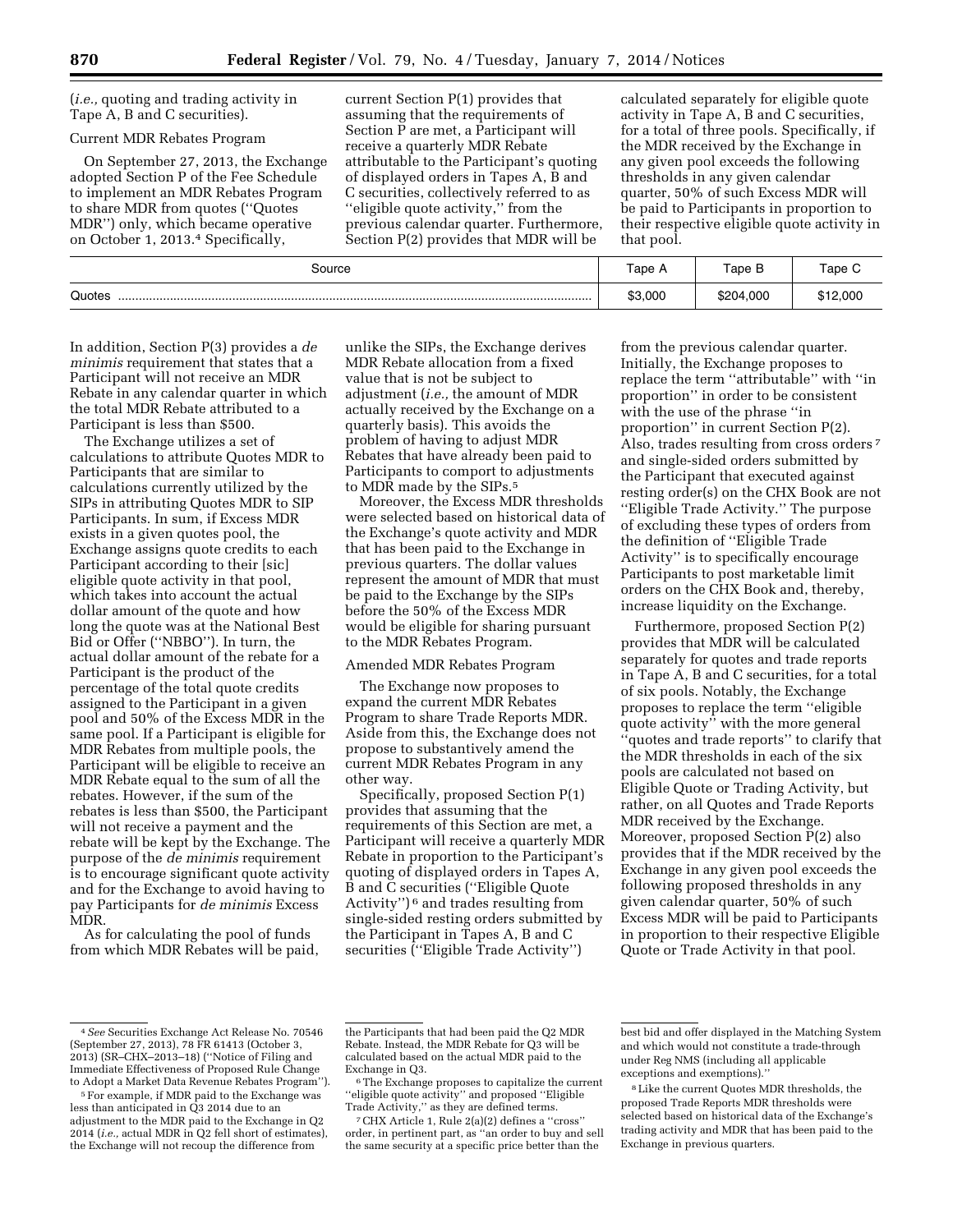| Source                               | Tape A            | Tape B              | Tape C             |
|--------------------------------------|-------------------|---------------------|--------------------|
| Quotes<br>Trade Reports <sup>8</sup> | \$3,000<br>27,000 | \$204.000<br>36,000 | \$12,000<br>18,000 |

The Exchange notes that the SIPs do not distinguish between trades from single-sided orders and trades from cross orders in attributing Trade Reports MDR to a SIP Participant. As such, the Exchange proposes to similarly consider all Trade Reports MDR received from the SIPs in determining whether or not Excess MDR exists in a given trade reports pool. However, given that the Exchange's proposed definition of ''Eligible Trade Activity,'' Excess MDR in a given trade reports pool will be allocated to Participants based solely on trades resulting from single-sided resting orders submitted by the Participant. [sic] That is, a Participant's trading activity based on cross orders or single-sided orders that take liquidity from the CHX Book will not count as Eligible Trade Activity.

The Exchange does not propose to amend current Section P(3), which provides an aggregate \$500.00 *de minimis* threshold that must be met before an MDR Rebate is payable to a Participant.

The Exchange proposes to utilize a set of calculations to attribute Trade Reports MDR to Participants that are similar to calculations currently utilized by the SIPs in attributing Trade Reports MDR to SIP Participants. If Excess MDR exists in any given trade reports pool, the Exchange proposes to assign trade credits to each Participant according to their [sic] Eligible Trade Activity per trade reports pool. Specifically, the trade credit values will be derived from a set of calculations that will consider, *inter alia,* a Participant's percentage of (A) the total dollar amount of trades in a given security and (B) the total number of qualified trade reports in the same security. In turn, similar to how Quotes MDR is currently attributed to Participants, the actual dollar amount of Trade Reports MDR attributed to a Participant in a given pool will be the product of the percentage of the total trade credits assigned to the Participant in that pool and 50% of the Excess MDR in that pool. If a Participant is eligible

for MDR Rebates from multiple quotes and trade reports pools, the Participant will be eligible to receive a payment that is equal to the sum of all the rebates for a given calendar quarter. However, if the sum of the rebates is less than \$500, the Participant will not receive a payment and the rebate will be kept by the Exchange.

Similar to the current Quote MDR Rebates, the Exchange does not propose to adjust the Trade Reports MDR Rebates paid to Participants in subsequent quarters to comport to adjustments made by the SIPs to previous MDR payments made to the Exchange. This avoids the problem of having to adjust Trade Reports MDR Rebates that have already been paid.

The following *Examples 1 and 2*  illustrate how Excess MDR will be calculated and distributed.

*Example 1.* The following table represents the proposed MDR pool thresholds:

| Source | Tape A            | Tape B              | Tape C             |
|--------|-------------------|---------------------|--------------------|
| Quotes | \$3,000<br>27,000 | \$204.000<br>36,000 | \$12,000<br>18,000 |

Assume that the Q1 2014 MDR paid to the Exchange is apportioned as follows:

| Source | Tape A  | Tape B    | Tape C   |
|--------|---------|-----------|----------|
| Quotes | \$2,900 | \$244,000 | \$12,000 |
|        | 20,000  | 50,000    | 18,000   |

With respect to quotes, the Tape B quotes pool has Excess MDR in the amount of \$40,000. However, the Tapes A and C quotes pools have no Excess MDR because the actual MDR received by the Exchange in the Tape A pool was \$100 short of its \$3,000 threshold and the Tape C pool was equal to its \$12,000 threshold. Thus, Participants may be paid MDR Rebates in proportion to their quote credits from 50% of the Excess

MDR in the Tape B pool, which is \$20,000.

With respect to trade reports, the Tape B trade reports pool has Excess MDR in the amount of \$14,000. However, the Tapes A and C trade reports pools have no Excess MDR because the actual MDR received by the Exchange in the Tape A pool was \$7,000 short of its \$27,000 threshold and the Tape C pool was equal to its \$18,000 threshold. Thus, Participants may be paid MDR Rebates in proportion to their trade credits from

50% of the Excess MDR in the Tape B trade reports pool, which is \$7,000.

*Example 2.* Assume the same as Example 1 and there are five Participants (*i.e.,* Participants A, B, C, D and E) that had Eligible Quote and Trading Activity in Tape B securities in the previous calendar quarter. After calculating the Tape B quote credits and Tape B trade credits for each Participant, the attributed MDR for each Participant would be as follows: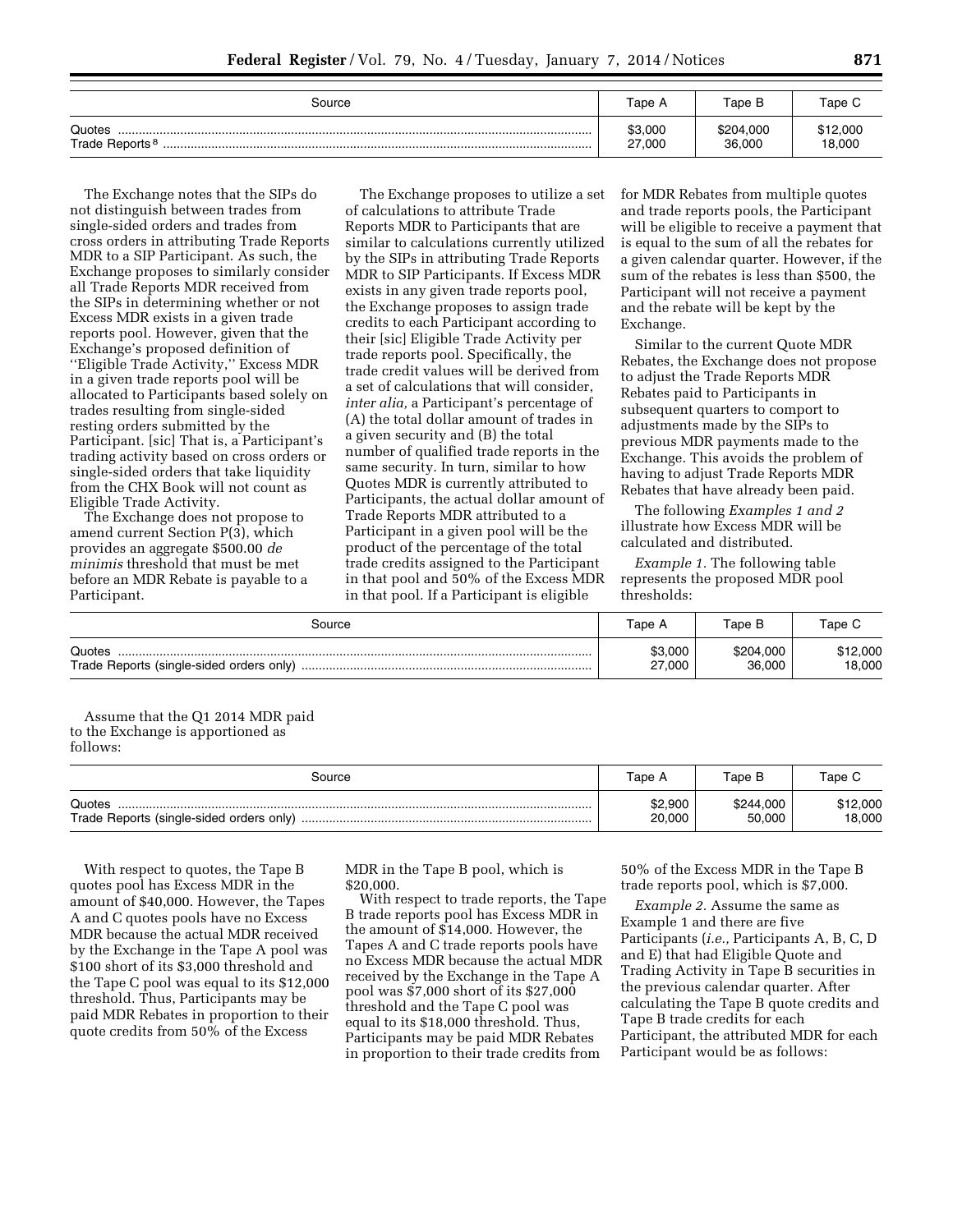# TABLE 1—QUOTES CREDITS

| Participant  | Гаре В<br>Quotes Credits. | Attributed<br>MDR |
|--------------|---------------------------|-------------------|
| $\mathsf{A}$ | 24.000                    | 3480              |
| B<br>C       | 75.000<br>201.000         | .500<br>.020      |
| D            | 300.000                   | 6.000             |
| E            | 100.00C                   | 3.000             |
| Tota         | .000.000                  | .000              |

# TABLE 2—TRADE CREDITS

| Participant                | Tape B Trade                        | <b>Attributed MDR</b>              |
|----------------------------|-------------------------------------|------------------------------------|
| А<br>B<br>$\sim$<br>◡<br>E | 500<br>77.500<br>210.000<br>407.000 | \$3.50<br>542.50<br>l,470<br>2,849 |
| $\tau$ otai                | 000.000                             | 000                                |

Each Participant is attributed MDR according to their [sic] respective percentage of the total Tape B quote or trade credits assigned. For instance, Participant A was allocated 2.4% (*i.e.,*  24,000 credits) of the total 1,000,000 Tape B quotes credits attributed to all five Participants. As such, Participant A would be attributed 2.4% of the Excess MDR in the Tape B quotes pool, which is \$480 (*i.e.*,  $2.4\% \times $20,000 = $480$ ). Participant A was also allocated .05% (*i.e.,* 500 credits) of the total 1,000,000 Tape B trade credits attributed to all five Participants. As such, Participant A would also be attributed 0.05% of the Excess MDR in the Tape B trade reports pool, which is \$3.50. In total, Participant A would be attributed a total of \$483.50 for the quarter. However, since the total MDR attributed to Participant A is less than \$500 and there are no other MDR pools with Excess MDR, the *de minimis* exception would result in Participant A not receiving an MDR payment for that quarter. In contrast, since the other Participants were attributed MDR in amounts greater than \$500, these Participants would be paid an MDR Rebate in an amount that is the sum of their attributed MDR in each of the two Tape B pools.

#### 2. Statutory Basis

The Exchange believes that the proposed rule change is consistent with Section  $6(b)$  of the Act<sup>9</sup> in general, and furthers the objectives of Section 6(b)(4) of the Act 10 in particular, in that it provides for the equitable allocation of MDR Rebates among members and other persons using any facility or system which the Exchange operates or controls. The Exchange believes that the amended MDR Rebates Program will promote display liquidity and order flow to the Exchange. In addition, these changes to the Fee Schedule would equitably allocate MDR Rebates among Participants by paying MDR Rebates in proportion to their Eligible Quote and Trade Activity in Tape A, B and C securities in any given calendar quarter.

# *B. Self-Regulatory Organization's Statement on Burden on Competition*

The Exchange does not believe that the proposed rule change will impose any burden on competition that is not necessary or appropriate in furtherance of the purposes of the Act. The proposed change to amend the MDR Rebates Program contributes to the protection of investors and the public interest by promoting display liquidity on, and order flow to, the Exchange. Consequently, the MDR rebates, as amended, will promote competition that is necessary and appropriate in furtherance of the purpose of the Act.

# *C. Self-Regulatory Organization's Statement on Comments on the Proposed Rule Change Received from Members, Participants, or Others*

No written comments were either solicited or received.

### **III. Date of Effectiveness of the Proposed Rule Change and Timing for Commission Action**

Because the foregoing proposed rule change does not: (i) Significantly affect the protection of investors or the public interest; (ii) impose any significant

burden on competition; and (iii) become operative for 30 days after the date of the filing, or such shorter time as the Commission may designate, it has become effective pursuant to 19(b)(3)(A) of the Act 11 and Rule 19b–4(f)(6) 12 thereunder.

The Exchange has requested that the Commission waive the 30-day operative delay. The Commission believes that waiver of the operative delay is consistent with the protection of investors and the public interest. The Exchange proposes to implement the program in time for the initial calendar quarter for 2014. Waiver would allow the Exchange to adhere to this proposed timetable. Also, prompt implementation of the changes to the program may encourage competition among exchanges that have market data revenue sharing programs. For these reasons, and because the proposed rule change presents no novel issues, the Commission designates the proposal operative upon filing.13

At any time within 60 days of the filing of the proposed rule change, the Commission summarily may temporarily suspend such rule change if it appears to the Commission that such action is necessary or appropriate in the public interest, for the protection of investors, or otherwise in furtherance of the purposes of the Act. If the Commission takes such action, the Commission shall institute proceedings

<sup>9</sup> 15 U.S.C. 78f.

<sup>10</sup> 15 U.S.C. 78f(b)(4).

<sup>11</sup> 15 U.S.C. 78s(b)(3)(A).

<sup>12</sup> 17 CFR 240.19b–4(f)(6).

<sup>13</sup>For purposes only of waiving the 30-day operative delay, the Commission has considered the proposed rule's impact on efficiency, competition, and capital formation. *See* 15 U.S.C. 78c(f).